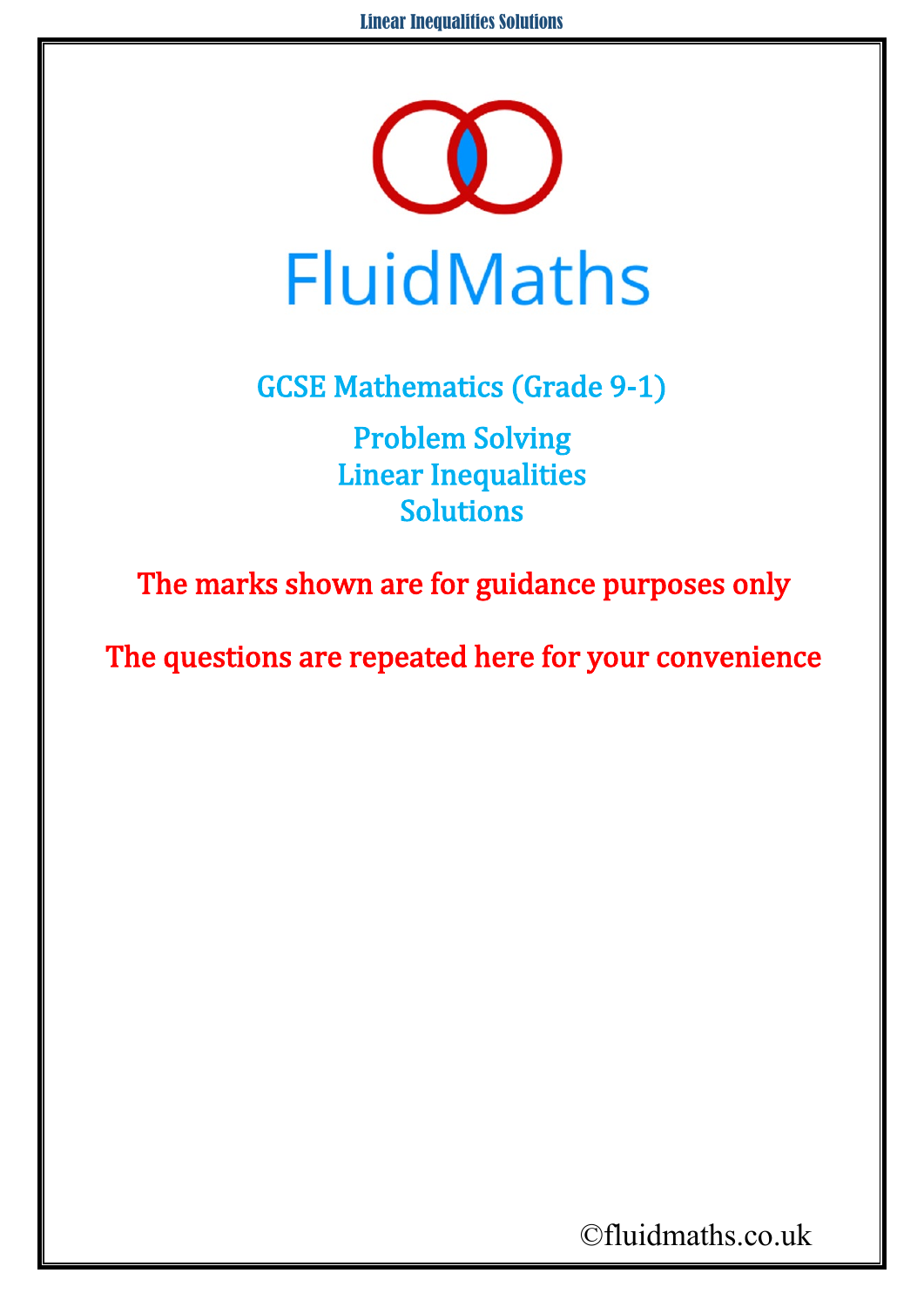

©fluidmaths.co.uk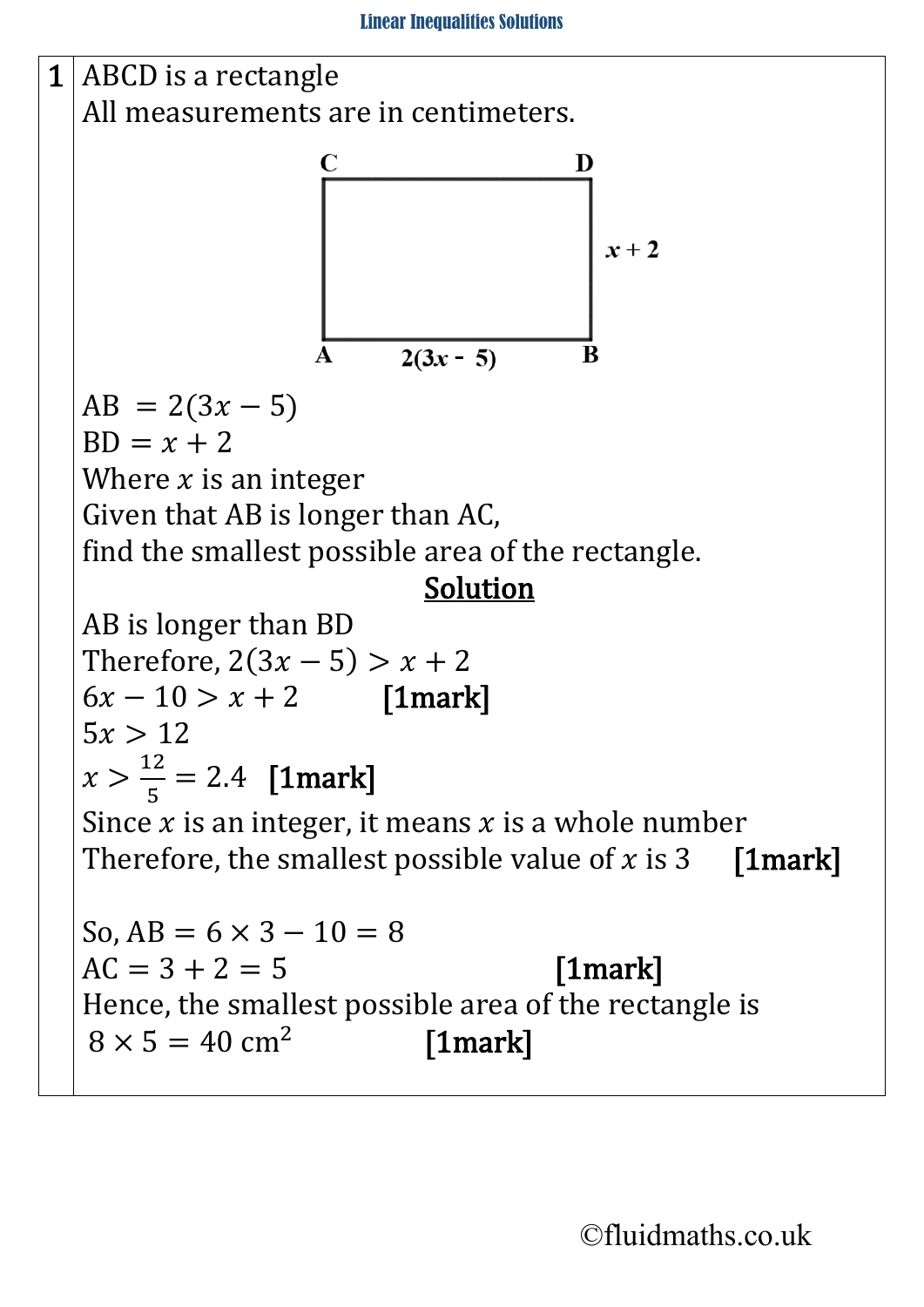

Therefore, Oscar needs to hire a taxi for more than 5 hours for company B to be of better value.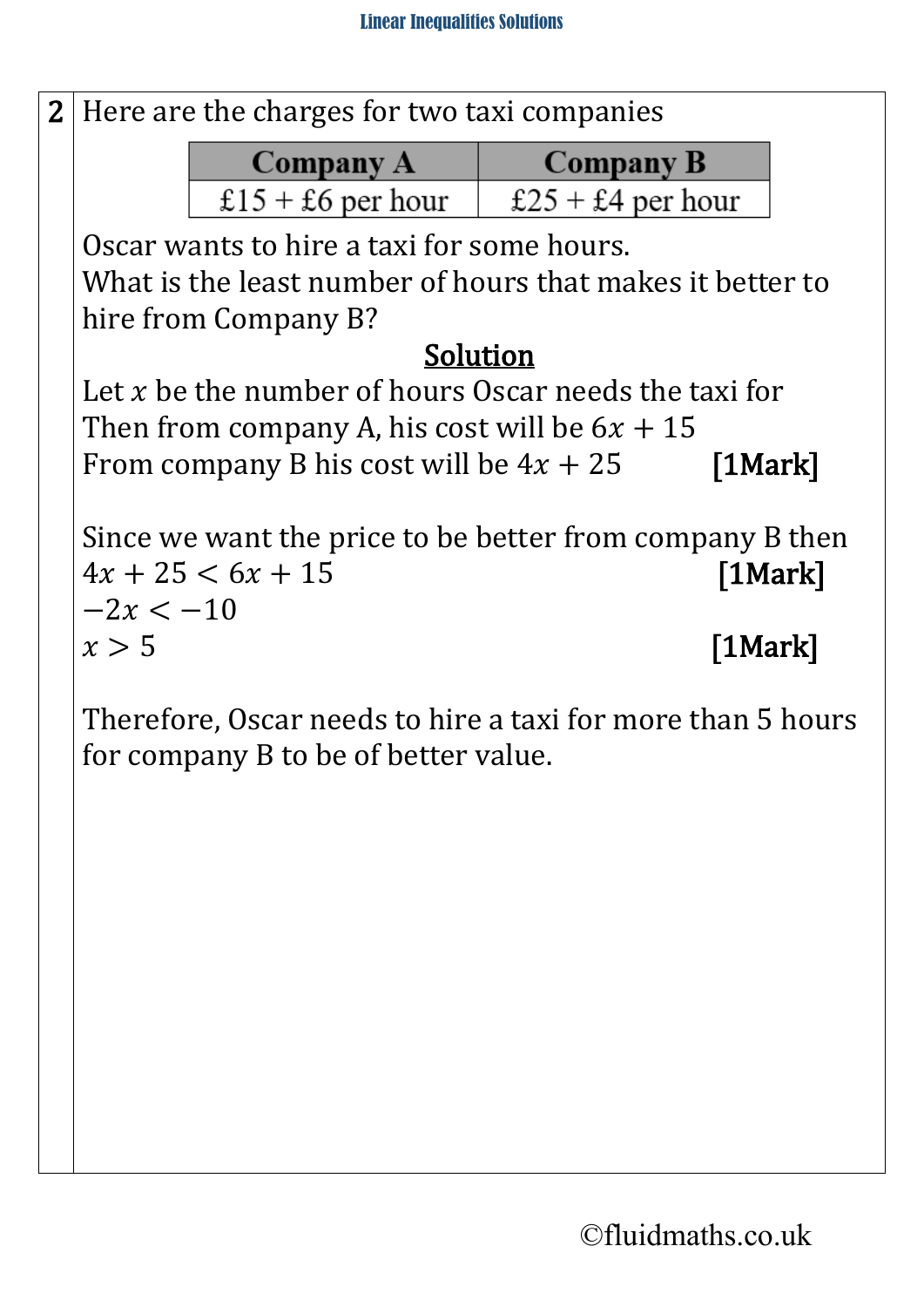$3$  Ben is a car valet. He charges £25 per valet Ben spends £65 a day to pay for his expenses. Ben wants to make a daily profit of at least £135 but not more than £185. How many cars should Ben aim to valet a day? Solution This is a problem involving inequalities Let  $x$  be the number of cars Ben needs to valet per day. Then Ben's profits will follow the inequality,  $135 \leq 25x - 65 \leq 185$ [1Mark] Now solve the above inequality to find  $x$  $135 \leq 25x - 65 \leq 185$  $200 \le 25x \le 250$  [1Mark]  $8 \leq x \leq 10$  [1Mark] Ben should aim to valet between 8 and 10 cars a day. 4 Given that  $x: y = 2: 3$  and  $6x + 21y < 70$ , Find the largest integer value of y.<br>Solution  $\frac{x}{2} - \frac{2}{x}$  therefore  $x - \frac{2}{x}y$  [1 morg  $\frac{1}{y}$  = 2  $\frac{1}{3}$  therefore,  $x =$ 2  $\frac{1}{3}$  [1mark] Substitute  $x =$ 2  $\frac{1}{3}$ y into 6x + 21y < 70  $6($ 2  $\frac{1}{3}y$  + 21y < 70  $4y + 21y < 70$  [1mark]  $25y < 70$  $y < 2.8$  [1mark] Hence, the largest integer value of y is 2 [1mark]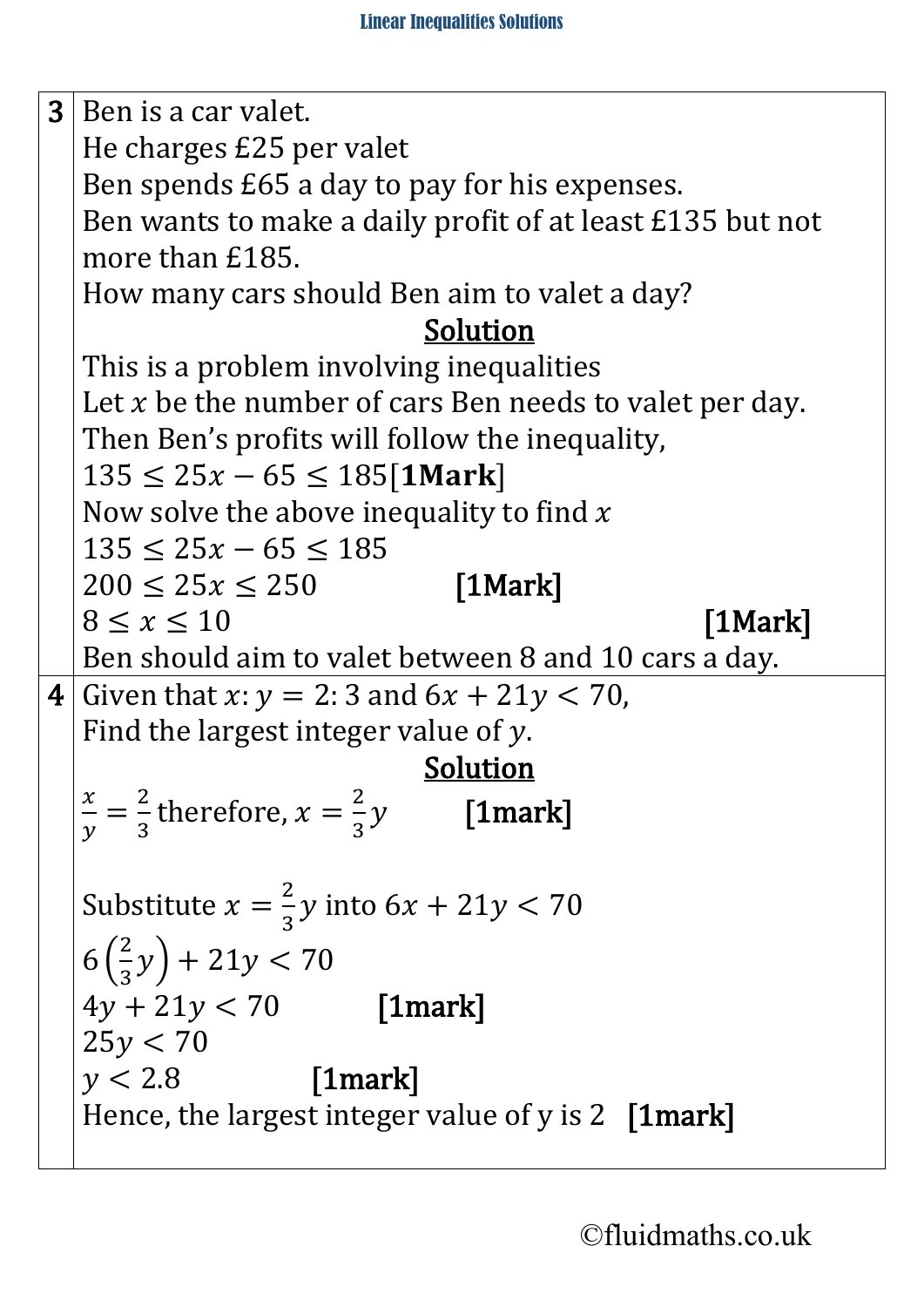

©fluidmaths.co.uk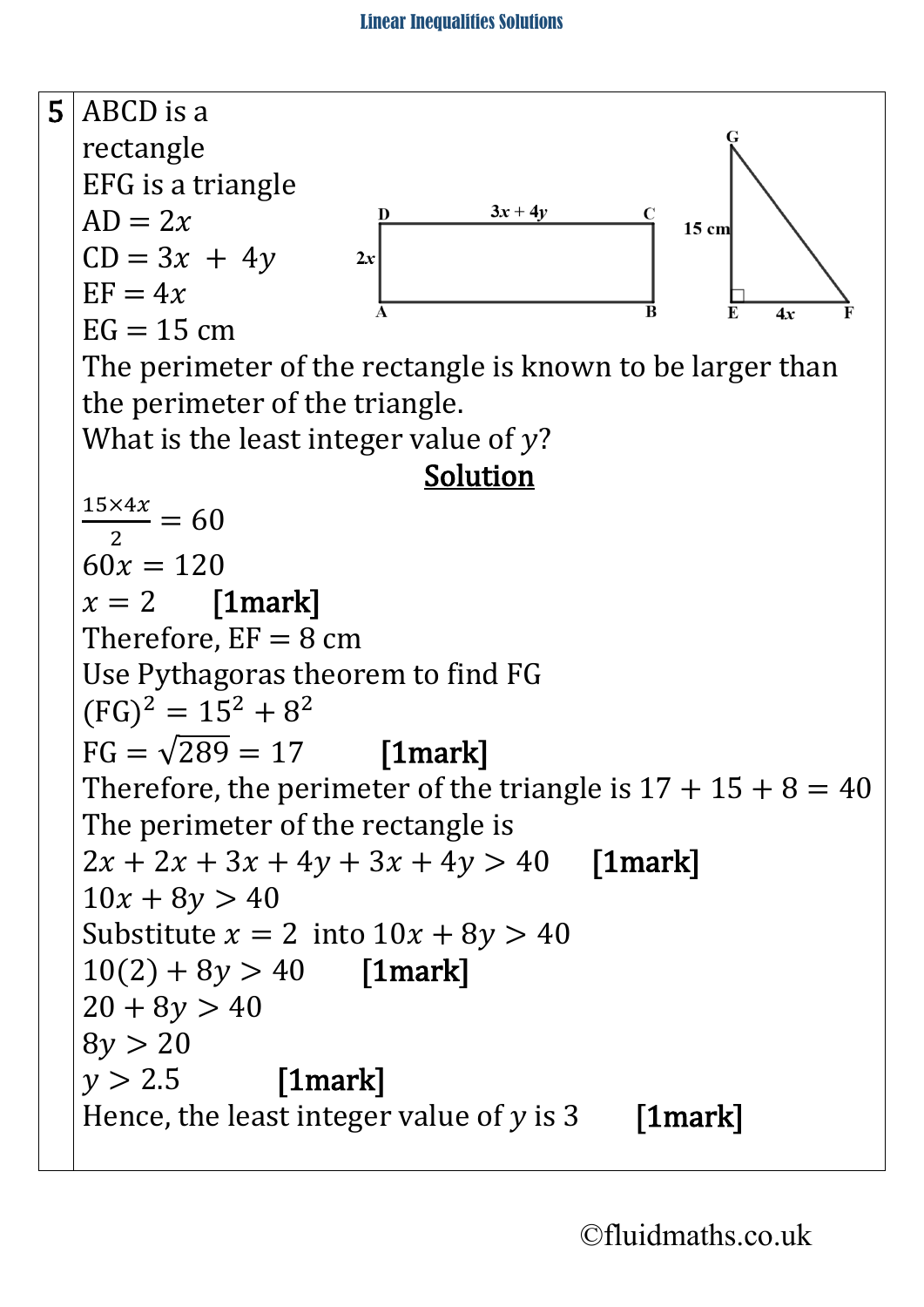6 Given that 
$$
3x\sqrt{5} + \sqrt{12} \ge x\sqrt{125}
$$
, prove that  $x \ge \frac{\sqrt{15}}{5}$   
\n $3x\sqrt{5} - x\sqrt{125} \ge -\sqrt{12}$   
\n $3x\sqrt{5} - 5x\sqrt{5} \ge -2\sqrt{3}$  [1mark]  
\n $-2x\sqrt{5} \ge -2\sqrt{3}$  [1mark]  
\n $x \ge \frac{\sqrt{3}}{\sqrt{5}}$  [1mark]  
\n $x \ge \frac{\sqrt{3}}{\sqrt{5}}$  [1mark]  
\nHence,  $x \ge \frac{\sqrt{15}}{5}$  [1mark]  
\n7 Solve the equality below  
\n $3^4 \le 3^{5-2x} \le 243$   
\n $3 \le 3^{5-2x} \le 243$  so powers of 3  
\n $3^4 \le 3^{5-2x} \le 3^5$  [1mark]  
\nTherefore,  $4 \le 5 - 2x \le 5$  {Subtract 5 from both sides}  
\n $-1 \le -2x \le 0$  {Divide both sides by -2} [1mark]  
\n $\frac{1}{2} \ge x \ge 0$  [1mark]  
\n $\frac{1}{2} \ge x \ge 0$  [1mark]